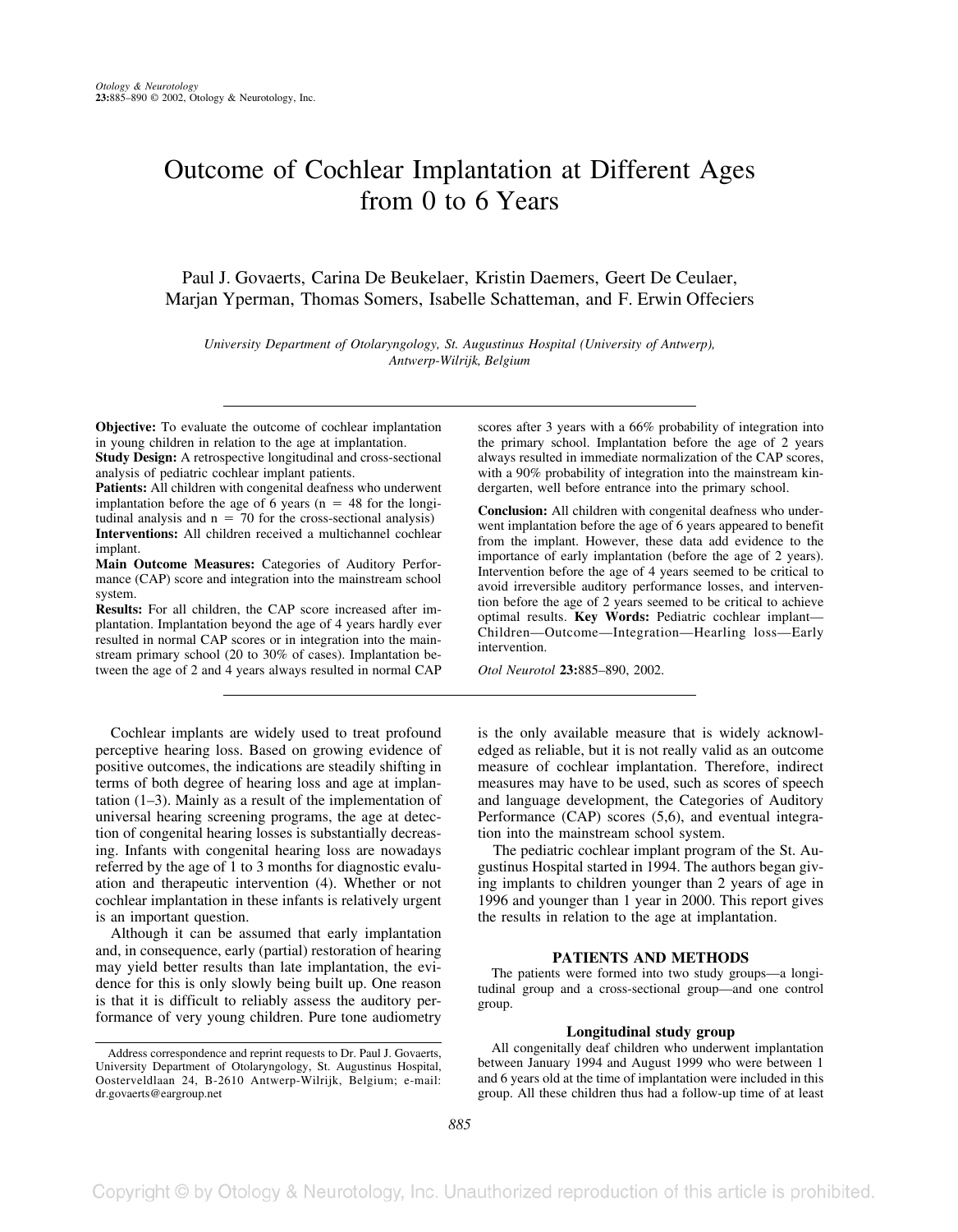2 years. In addition, all children who underwent implantation before the age of 1 year were also included, regardless of the follow-up time. Children with severe mental retardation or with cochlear malformations were excluded.

All children received a multichannel bipolar LAURA cochlear implant (Philips Hearing Implants, Edegem, Belgium, now Cochlear Technology Center Europe) (7,8) with the phaselocked continuous interleaved speech coding strategy (9).

The CAP score (see below) was determined at regular intervals, namely before and 3, 6, 12, and 24 months after the intervention.

In addition, for each child the moment of the first hearing aid fitting was recorded, as well as whether and when the child was integrated into the mainstream kindergarten or primary school.

The children were grouped by age at implantation. Six age cohorts were defined: those who underwent implantation between 0 and 12 months of age, between 13 and 24 months, and so on until the last cohort of children, who underwent implantation between 61 and 72 months of age. Median values and ranges were used to describe the results.

#### **Cross-sectional study group**

All congenitally deaf children who underwent implantation between January 1994 and August 2001 who were between 9 months and 6 years old at the time of implantation were included in this group. Children with severe mental retardation or with cochlear malformations were excluded.

Children who underwent implantation before August 1999 received a multichannel bipolar LAURA cochlear implant (7,8) with the phase-locked continuous interleaved speech coding strategy (9). Children who underwent implantation after August 1999 received a multichannel monopolar Nucleus 24 cochlear implant (Cochlear Corp., Sydney, Australia) with the ACE coding strategy.

The CAP score was determined at regular intervals: before and 3, 6, 12, 24, 36, and 48 months after the intervention. At each interval, this CAP score was compared with the normal CAP scores at the given age (data from the control group), and the percentage of children falling within the normal range was calculated. Because no normative data were available for children over 36 months of age, the normal range was taken to be a CAP score 6 to 7.

#### **Control group**

Four control groups were evaluated with CAP scores. The control groups consisted of normally hearing children aged 12, 18, 24, and 30 months. For each group, the median CAP score and its range were calculated.

#### **Categories of auditory performance score**

The CAP is a global outcome measure of auditory receptive abilities (5,6). It comprises a nonlinear, hierarchical scale on which children's developing auditory abilities can be rated in eight categories of increasing difficulty. The categories are as follows:

- $0 =$  no awareness of environmental sound
- $1 =$  awareness of environmental sounds
- $2 =$  responds to speech sounds
- $3$  = recognizes environmental sounds
- $4 =$  discriminates at least two speech sounds
- $5 =$  understands common phrases without lipreading
- $6 =$  understands conversation without lipreading with a familiar talker
- $7$  = can use the telephone with a familiar talker

*Otology & Neurotology, Vol. 23, No. 6, 2002*

**TABLE 1.** *Control group*

| Age<br>group | N  | Median age<br>(mo) | Range<br>(mo) | CAP<br>mean | CAP<br>range |
|--------------|----|--------------------|---------------|-------------|--------------|
| 12           | 26 | 12                 | $11 - 14$     |             | $1 - 5$      |
| 18           | 28 | 18                 | $17 - 19$     |             | $1 - 7$      |
| 24           | 36 | 24                 | $22 - 26$     |             | $3 - 7$      |
| 30           | 23 | 30                 | $29 - 32$     |             | $5 - 7$      |

Numbers, ages, and CAP scores for the different age groups (12, 18, 24, and 30 months) of the normal-hearing children.

CAP, categories of auditory performance.

The score was calculated on the basis of the responses to a questionnaire by the parents and the professional therapist who monitored the child.

#### **RESULTS**

#### **Control group**

The control group consisted of 113 children. Table 1 shows the numbers, age distribution, and CAP results for each group.

#### **Longitudinal study**

The longitudinal study group consisted of 48 children. Table 2 shows the numbers and age distribution of the children in each group. Each cohort consisted of at least 6 children. All children had a full 2-year follow-up after implantation, with the exception of the youngest cohort, as explained in Patients and Methods. Fig. 1 shows the consecutive CAP scores for each age group at different moments after implantation. Table 3 shows the age at which the first hearing aids were given to the child and the percentage of the children who were partially or fully integrated in the mainstream school at the moment of the study. At this writing, some children, who were not yet integrated at the moment of the analysis, are doing sufficiently well so that they can be expected to integrate within the near future. The number between brackets shows the sum of those already integrated and those who are likely to be integrated in the near future as judged by professional therapists.

#### **Cross-sectional study**

The cross-sectional study group consisted of 70 children, categorized according to the age at implantation into seven categories. Table 4 shows the numbers and age distribution of the children in each group.

| TABLE 2. | Longitudinal study group |  |
|----------|--------------------------|--|
|----------|--------------------------|--|

| Age<br>group | N  | Median age<br>(mo) | Range<br>(mo) |
|--------------|----|--------------------|---------------|
|              | 6  |                    | $5 - 10$      |
|              |    | 19                 | $13 - 23$     |
| 2            |    | 30                 | $25 - 35$     |
| 3            | 13 | 40                 | $37 - 47$     |
| 4            |    | 56                 | $50 - 60$     |
|              |    | 70                 | $63 - 71$     |
|              |    |                    |               |

Numbers and ages for the different cohorts (0 to 5 years of age at the time of implantation).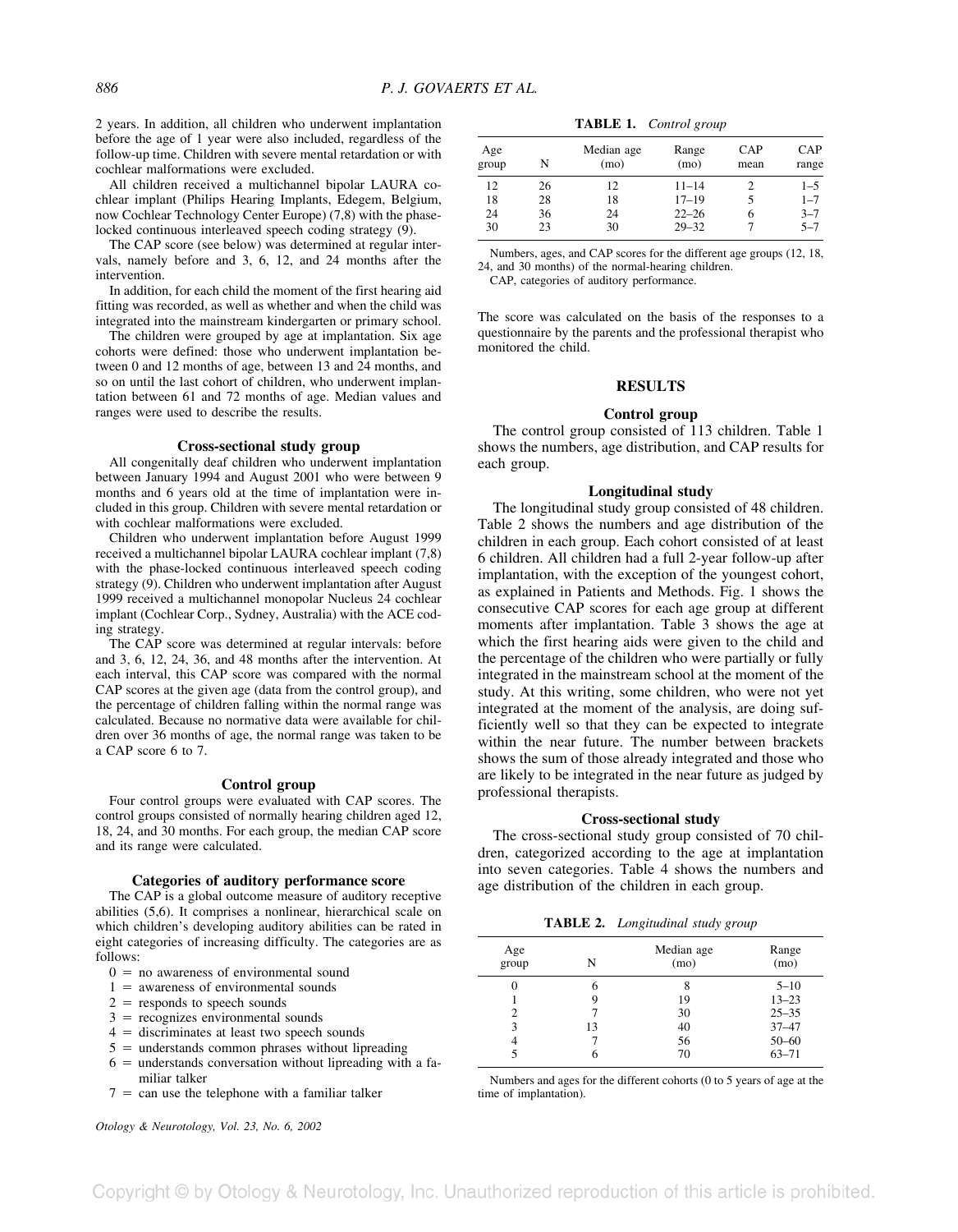

**FIG. 1.** Longitudinal group, showing the consecutive median Categories of Auditory Performance (CAP) scores for the six age cohorts. Five cohorts had a follow-up of 2 years. For each cohort, the range of the CAP score is given preoperatively and 2 years postoperatively. Dotted line, the median CAP score of the control group.

Fig. 2 shows the percentage of children from each age group that reaches normal CAP scores with respect to normally hearing children of the same age.

Table 5 shows the time it took for 50%, 75%, and 90% of children with implants to reach normal CAP scores.

#### **DISCUSSION**

This study shows that the auditory outcome of cochlear implantation in children with congenital deafness decreased with the age at implantation. Also, integration into the mainstream school systems tended to decrease with the age at implantation.

The CAP score was used as an outcome measure of auditory performance (5,6). This is a global measure, and the reduction of the auditory performance to only eight

| TABLE 3. | Longitudinal study group |  |
|----------|--------------------------|--|
|----------|--------------------------|--|

| Age<br>group | Age (with range) of<br>first hearing aids (mo) | Mainstream<br>integration $(\%)$ | Age of integration<br>(mo) |
|--------------|------------------------------------------------|----------------------------------|----------------------------|
| $\Omega$     | $2(1-4)$                                       |                                  |                            |
|              | $7(3-12)$                                      | 67 (89)                          | 37                         |
| 2            | $13(9-21)$                                     | 57 (63)                          | 67                         |
| 3            | $13(3-32)$                                     | 23(54)                           | 96                         |
| 4            | $15(10-37)$                                    | 17(33)                           | 79                         |
|              | $20(10-44)$                                    | 14 (14)                          | 84                         |

Figures in the third column refer to the percentage of children who have been integrated in the mainstream school system so far. Figures in parentheses represent the same children plus those who are anticipated to be able to integrate in the near future.

levels implies poor accuracy and little detail. On the other hand, and in contrast to pure tone audiometry, it measures supraliminal performance, and this reflects everyday auditory performance in a more realistic way. In addition, CAP is the only supraliminal auditory receptive outcome measure that is applicable to all children irrespective of their age. This is important for studies like this, wherein children of different ages from 0 to 6 years are followed up for 2 years and compared between different age groups. Speech audiometry would not be suitable, because this is not possible for the very young children, and even for the older group, different speech lists should be used at different ages, making the results incomparable. The interobserver reliability of the CAP has been formally confirmed (6), and normative data are provided in this study, for which a control group of 113 normally hearing children aged 11 to 32 months were

**TABLE 4.** *Cross-sectional study group*

| Age<br>group | N  | Median age<br>(mo) | Range<br>(mo) |
|--------------|----|--------------------|---------------|
| 12           | 10 | 13                 | $9 - 15$      |
| 18           | 11 | 18                 | $16 - 20$     |
| 24           |    | 23                 | $22 - 26$     |
| 30           | 4  | 29                 | $28 - 30$     |
| 36           | 9  | 37                 | $34 - 39$     |
| 42           | Q  | 42                 | $40 - 45$     |
| $48+$        | 20 | 58                 | $47 - 71$     |
|              |    |                    |               |

Numbers and ages for the different age groups (12 to over 48 months at the time of implantation).

*Otology & Neurotology, Vol. 23, No. 6, 2002*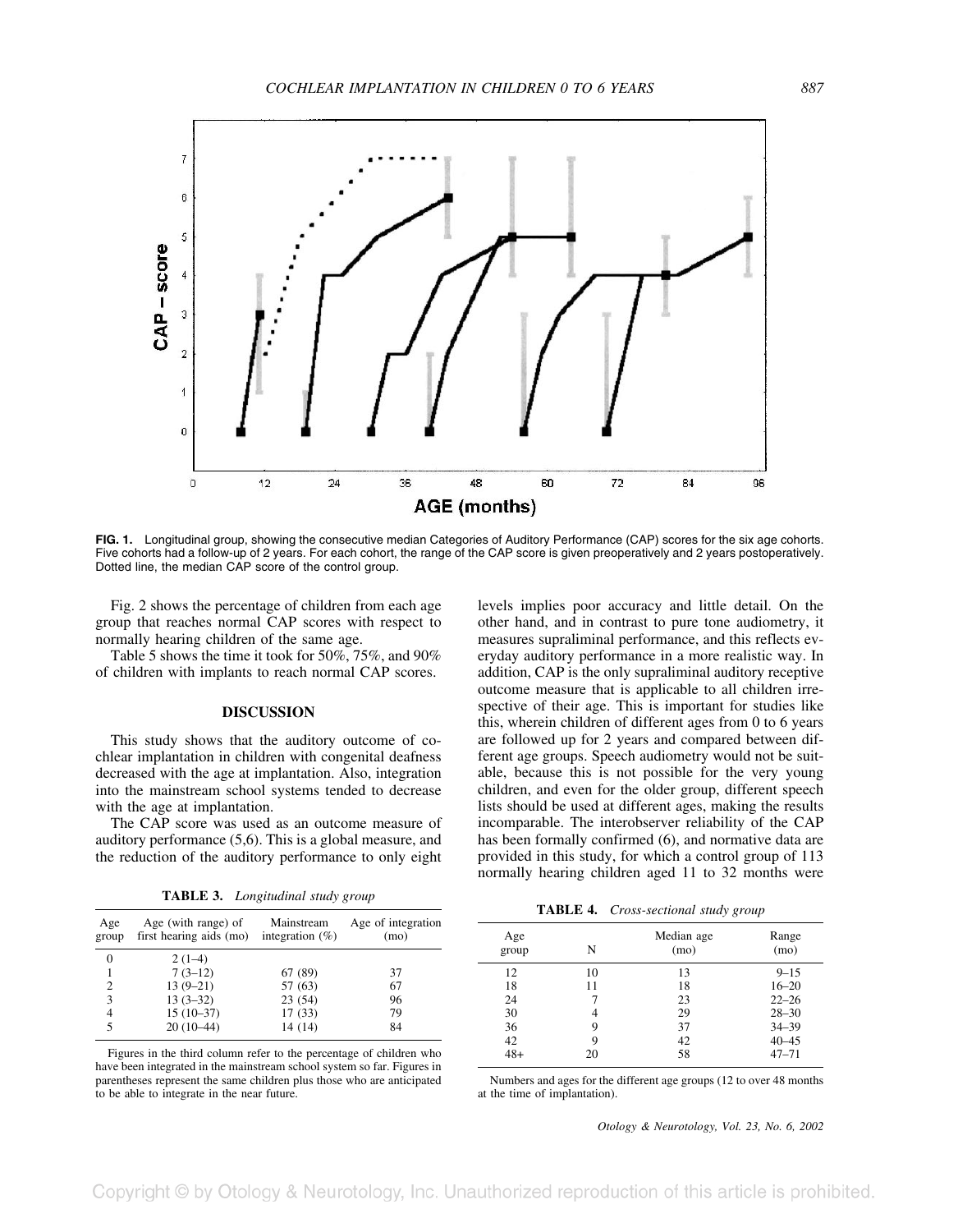

*Otology & Neurotology, Vol. 23, No. 6, 2002*

Copyright © by Otology & Neurotology, Inc. Unauthorized reproduction of this article is prohibited.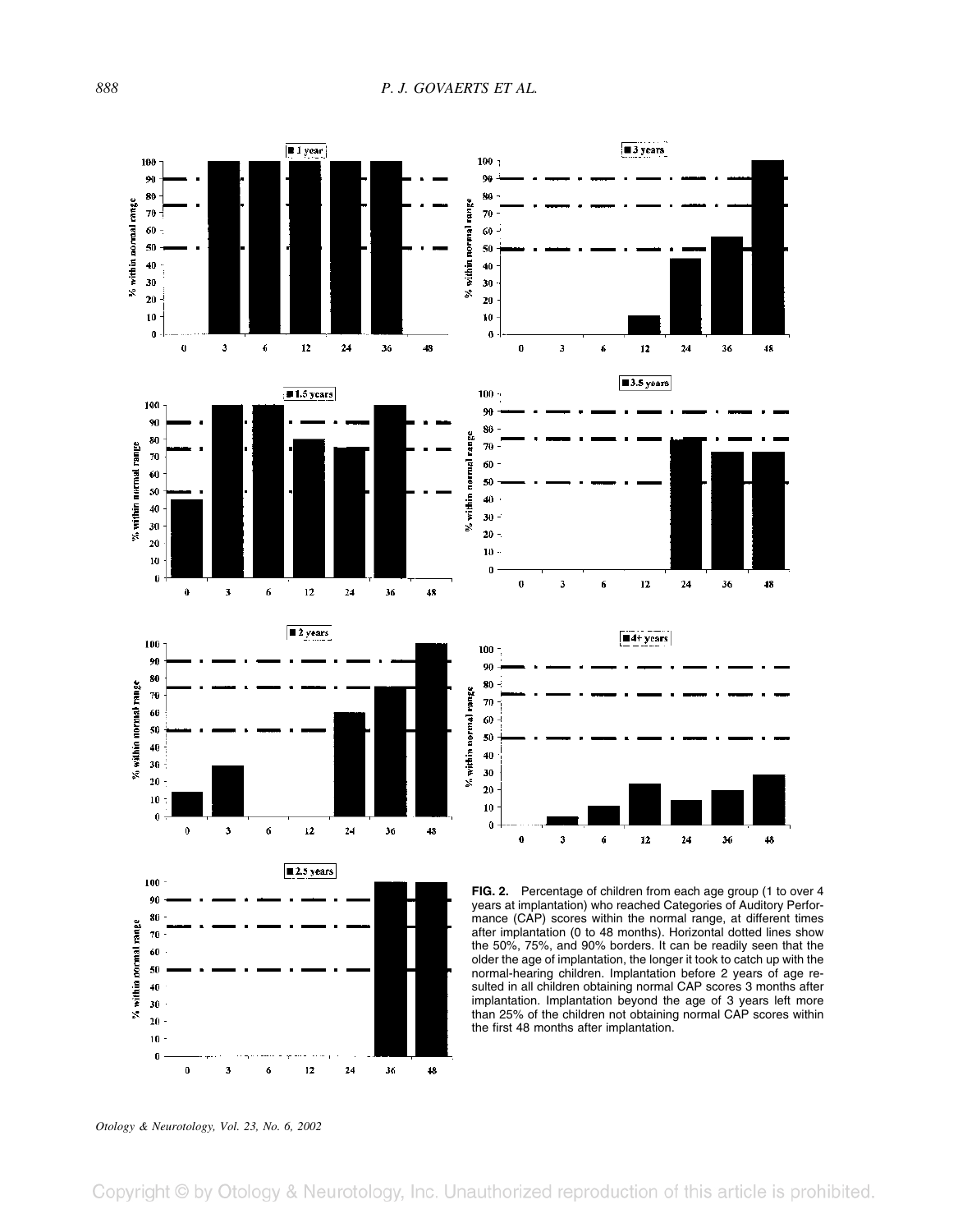**TABLE 5.** *Cross-sectional group*

| Months         | <b>T50</b> | T75    | T <sub>90</sub> |
|----------------|------------|--------|-----------------|
| $12(n = 10)$   |            | 3      |                 |
| $18(n = 11)$   | 3          | 3      | 3               |
| $24(n = 7)$    | 24         | 36     | 48              |
| $30(n = 4)$    | 36         | 36     | 36              |
| $36(n = 9)$    | 36         | 48     | 48              |
| $42(n = 9)$    | 24         | never? | never?          |
| $>48$ (n = 20) | 36         | never? | never?          |

Time (months) to reach normal categories of auditory performance (CAP) scores for 50% (T50), 75% (T75), and 90% (T90) of the children implanted at different ages (12 to over 48 months of age at implantation). As an example, it takes a median time of 48 months before 75% of children implanted at the age of 36 months reach normal CAP scores.

assessed. All normally hearing children achieve a CAPscore of 6 or 7 (use of the telephone) by the age of 24 to 36 months.

An indirect measure of success is the integration in the mainstream school system. In Belgium, all children with severe to profound hearing impairment are referred to specialized rehabilitation centers. These centers provide hearing rehabilitation and scholar education throughout the educational career of the child. However, the centers are also stimulated and financially supported to promote the integration of a hearing-impaired child in the mainstream kindergarten or primary school.

This study shows that only children who received implants before the age of 4 years had a chance of reaching CAP level 7 within 2 years after implantation. This is the highest possible CAP level, but it does not imply normal hearing.

No children from the longitudinal group who underwent implantation after the age of 4 years reached this highest CAP level within the first 2 years after implantation (Fig. 1). In the cross-sectional study with a followup of more than 2 years for some of the children, only some 20% reached normal CAP scores (score 6 or 7) after a long postoperative interval (Fig. 2). Also, only 33% of these children are likely to ever be integrated in the mainstream school system, and this will only occur by the age of 6 to 7 years (median 79 months), which is approximately 2 to 3 years after surgery (Table 3). The parents of these children should therefore be counseled appropriately, and the realistic expectations should not be set too high.

Children who underwent implantation between the ages of 2 and 4 years seem to level off 2 years after surgery at a median CAP score of 5 (Fig. 1). This corresponds to understanding of common phrases without lip-reading. The cross-sectional data, however, show that the auditory performance of these children tended to further increase after 2 years. At least half of them had normal CAP scores after 3 years, and all had normal CAP scores after 4 years (Fig. 2). In addition, about 60% have integrated or will probably integrate in the mainstream school system at the age of about 7 years (median 67–96 months), which is approximately 3 years after

surgery (Table 3). In consequence, implantation between the ages of 2 and 4 years may yield a good auditory outcome, but it may take 3 to 4 years for this to happen.

Implantation before the age of 2 years resulted in normal CAP scores as early as 3 months after implantation (Fig. 1 and Table 5). It seems that children who receive their implants at about 18 months of age lag a bit behind their normally hearing peers, whereas those receiving their implants in their first year of life follow the normal line. It is shown that 67% attend mainstream school at the age of 3 years (which is the first class in the kindergarten), and it is anticipated that about 90% will ultimately be able to integrate before entering primary school.

A possible sampling bias exists in the fact that the children who received their implants early appeared to be those who also received their hearing aids at a significantly earlier stage (Table 3) in their life than those who underwent implantation later. This probably reflects the impact of the universal neonatal hearing-screening program that started in 1998 in Flanders, Belgium (4). This, together with many sensitization campaigns over the past few years, has increased the awareness of the public and among professionals and has boosted the early intervention programs. Thus, one might speculate that the better results of early implantation are not due to the implant as such but to the early enrolment of these children in intervention programs. This would be in line with other reports claiming that early intervention of whatever kind is beneficial to the child (9–12). Although our numbers are insufficient to enable any firm conclusions to be drawn, this bias does not seem to be entirely true. Indeed, some children who received early intervention with hearing aids (started in the first year of life) nevertheless underwent implantation at an older age. Three such children received their implants between the ages of 2 and 3 years, and only two of them (66%) have integrated or will integrate. Of six such children who received their implants between 3 and 4 years, only one is anticipated to become integrated (17%). One such child received an implant between 4 and 5 years and will not integrate (0%), and another received an implant between 5 and 6 years and has just been integrated into a mainstream primary school (100%). This suggests that children who received their implants at a relatively late age, even if they had been enrolled at a very young age (first year of life) in an intervention program with hearing aids, did not perform any better with their implants than children who underwent implantation at the same age but did not receive hearing aids at such a young age. Thus, the relatively poor results of cochlear implants at later ages did not seem to be caused by a late detection effect. This finding is therefore very suggestive for a real beneficial effect of early cochlear implantation—before the age of 2 years—in comparison with cochlear implantation at a later age.

In conclusion, this study provides evidence in favor of early implantation, before 2 years of age. It provides data that may be helpful in counseling the parents of implant